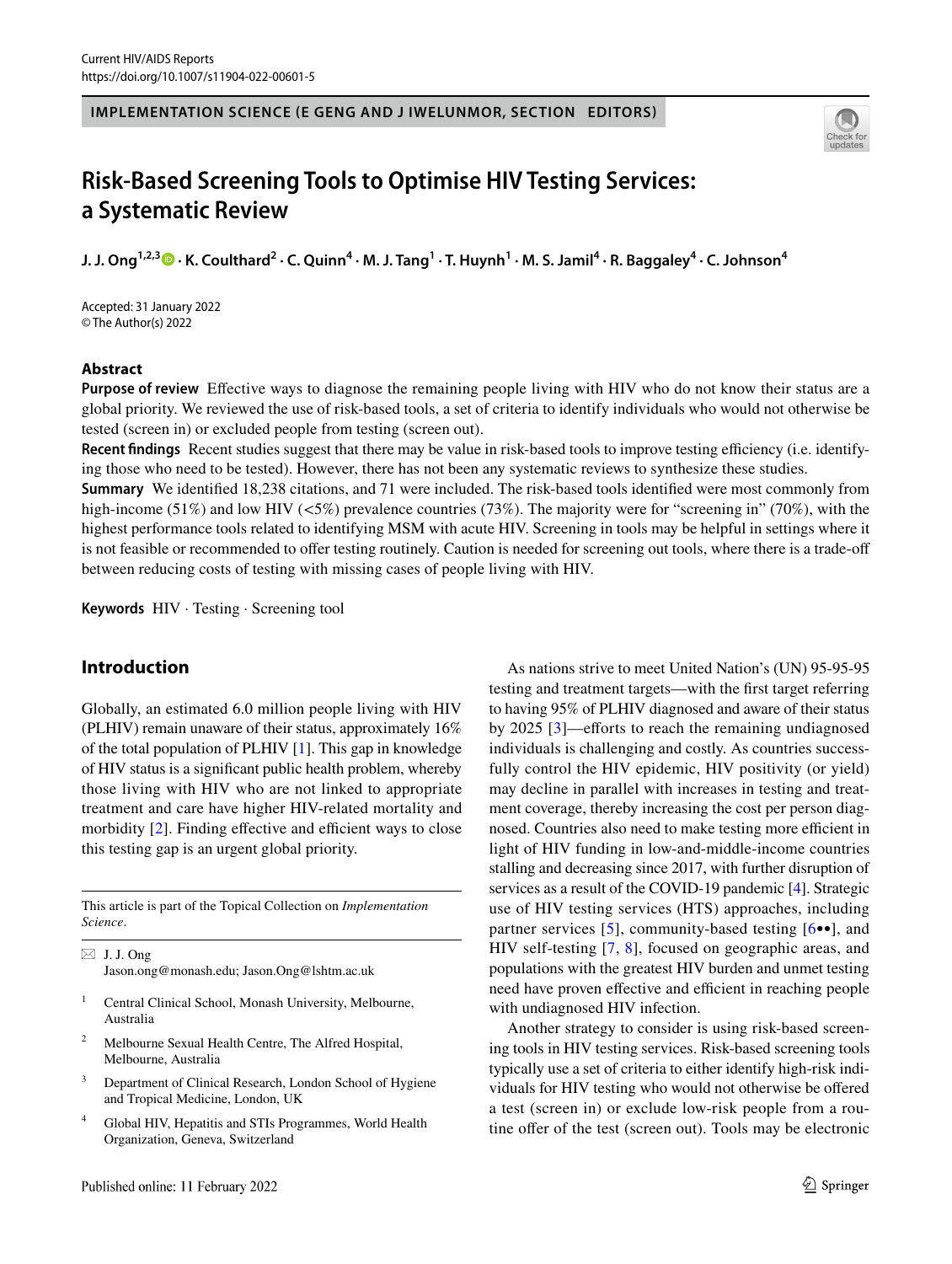or paper-based and can be self or provider-administered in inpatient [[9,](#page-9-7) [10\]](#page-9-8) and outpatient clinics [[11\]](#page-9-9), primary care or community settings [[12\]](#page-9-10). A tool may use a combination of demographics, risk behaviours, clinical examination fndings, HIV indicator conditions or presenting symptoms to ascertain the risk of HIV in the individual and suggest whether an HIV test should be offered. Currently, it is uncertain how widely used the tools are, whether tools are validated, which tools are used for what populations and how feasible and acceptable tools are to patients and providers. To date, results have varied; some programmatic implementation of screening tools suggests increased yield and positivity [\[6](#page-9-4)••, [13](#page-9-11)••, [14\]](#page-9-12), while other reports raise concerns that these screening tools may mean people with undiagnosed HIV are not tested and missed due to limited criteria [\[15–](#page-9-13)[17\]](#page-9-14).

This study aims to use a systematic review and global survey of HTS implementers to describe which risk-based tools are used in what settings and populations, and how they perform in relation to their potential risks and benefts.

# **Methods**

# **Search Strategy and Selection Criteria for the Systematic Literature Review**

We searched Ovid MEDLINE, Ovid EMBASE, Web of Science, and Global Health Search between 1<sup>st</sup> and 9th July 2020. The search terms used two key concepts: "HIV", and "Risk assessments or screening tools." The complete search strategy is presented in Appendix 1. The inclusion criteria were any study published from 1st January 2010 and contained primary data about using screening tools to optimise HTS. We excluded systematic literature reviews, letters, editorials, and duplicated results from the same study. The primary outcome of interest was the performance of the risk-based screening tool in terms of its sensitivity and specifcity in diagnosing HIV, and the area under the receiver operating characteristic (ROC) curve [\[18](#page-9-15)]. Secondary outcomes included [\[1](#page-8-0)] external validation (i.e. testing the performance of the tool in individuals who are not the same as the development cohort); [[2\]](#page-9-0) characteristics of screening tools—number and type of questions, time to complete, self/provider administered, electronic/paper, self-report/ clinic record based; [\[3\]](#page-9-1) use of tool to select (screen in) or exclude (screen out) individuals from the offer of testing; [\[4\]](#page-9-2) settings where the tool is used; [[5\]](#page-9-3) whether tools are being monitored;  $[6\bullet\bullet]$  $[6\bullet\bullet]$  feasibility of implementing the tool, e.g. time needed to administer, impact on patient and throughput; and [\[7](#page-9-5)] economic evaluation.

Titles and abstracts were independently assessed for eligibility by at least two reviewers (KC, TN, MT). Another reviewer (JO) resolved any discrepancies. This systematic review has been registered at the International Prospective Register of Systematic Reviews (PROSPERO: CRD42020187838).

## **Data Analysis**

An extraction fle was created in Microsoft Excel to collect the relevant information as per the primary and secondary outcomes outlined above. Data extraction was conducted by at least two reviewers (KC, TN, MT), and another reviewer (JO) resolved any discrepancies. The quality of each study was assessed using the appropriate critical appraisal tool from Johanna Briggs Institute [\[19](#page-9-16)].

#### **Statistical Analysis**

Where available, we ranked the area under the ROC curve (AUC) from screening tools according to subpopulations (women, MSM, paediatrics) and settings (primary care, emergency department). A country with a high HIV prevalence was a national prevalence above 5%, as reported by UNAIDS [[20\]](#page-9-17). All statistical analyses were performed using STATA version 16 (StataCorp. 2019. *Stata Statistical Software: Release 16*. College Station, TX: StataCorp LLC). This review is reported per Preferred Reporting Items for Systematic Reviews and Meta-Analyses (PRISMA) guidelines.

# **Role of the Funding Source**

The funders did not have any role in the study design; collection, analysis or interpretation of the data; writing the report or decision to submit the paper for publication.

#### **Patient and Public Involvement**

The study did not involve any patient participation. Our preliminary fndings were presented at two WHO meetings on "Optimizing HIV Testing Services Using HIV Risk Assessment Tools"  $(11-13<sup>th</sup>$  November 2020 and 1<sup>st</sup> June 2021) where the public could register to attend and provide feedback.

## **Results**

## **Systematic Review Results**

The initial search identifed 18,238 potential manuscripts. After removing duplicates, the titles and abstracts of 13,445 records were searched for relevance of the study objectives. We removed 12,595 records as they did not meet the study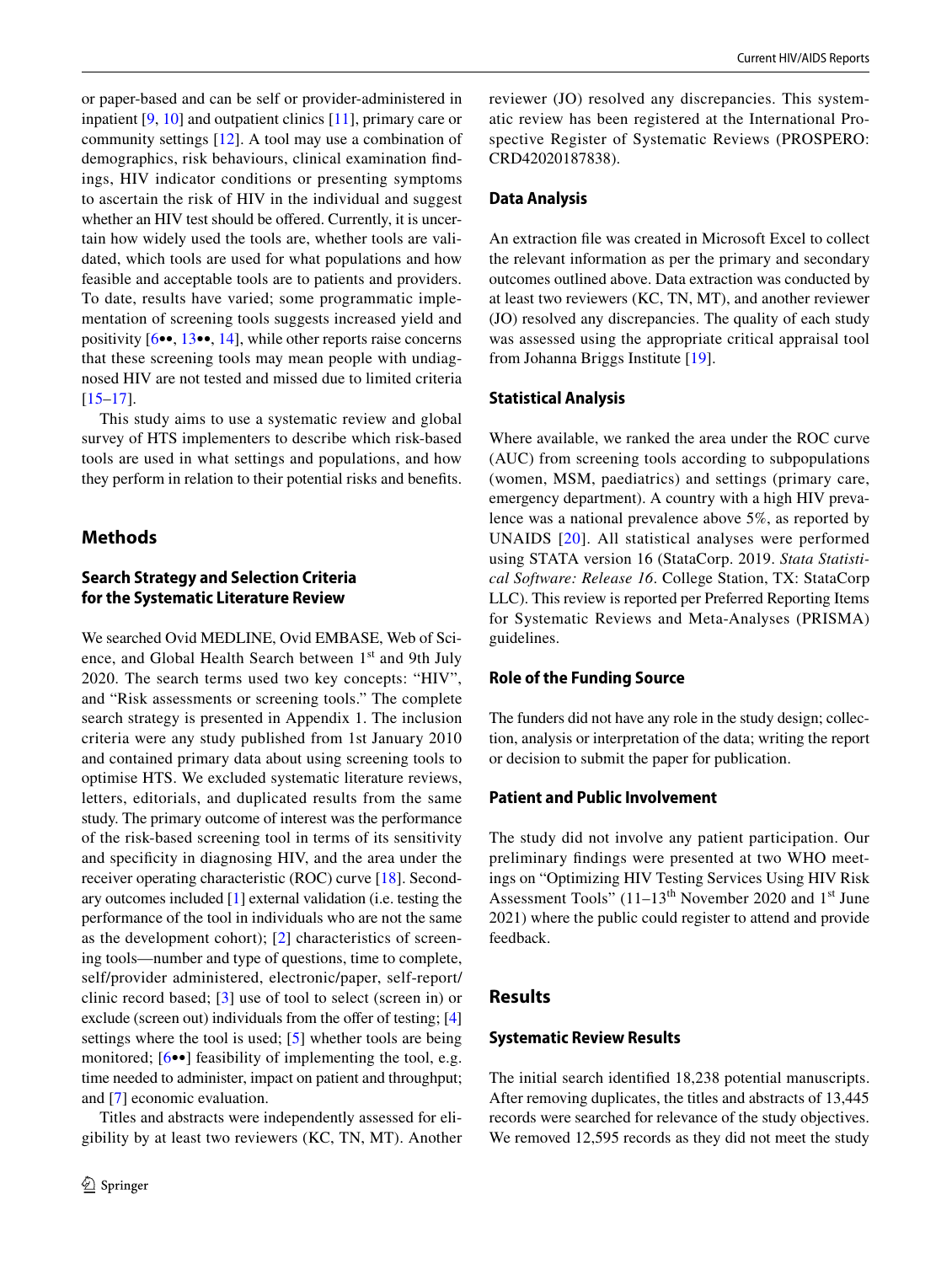Current HIV/AIDS Reports

inclusion criteria. Full texts of 850 articles were assessed, with 71 included in the final analysis (Fig. [1](#page-2-0)).

Figure [2](#page-3-0) summarises the countries where the risk-based HIV screening tools were reported. Most studies arose from Africa (42%), followed by North America (35%), Europe (15%), Asia (6%), and Oceania (1%).

Table [1](#page-4-0) summarises the characteristics of the included studies according to the country's HIV burden. Most tools were used in high- and middle-income countries, in primary care settings, for MSM and paediatric populations,

and primarily administered by the provider. The majority of risk-based screening tools were for screening in.

Table [2](#page-5-0) summarises the risk-based tools for MSM. All tools were used to "screen in". Most had been externally validated (13/15) and used in various settings. The tools with the highest AUC related to identifying men with acute HIV in Kenya  $(0.89)$  [\[22](#page-9-18)], the Netherlands  $(0.88)$  [\[13](#page-9-11)••], and the USA (0.85) [[23](#page-9-19)]. The use of these tools helped allocate more costly diagnostics to those who are more likely to have acute HIV. Acute HIV was defned by a positive HIV-1 RNA or p24 antigen test and two negative rapid antibody tests



<span id="page-2-0"></span>**Fig. 1** PRISMA fow diagram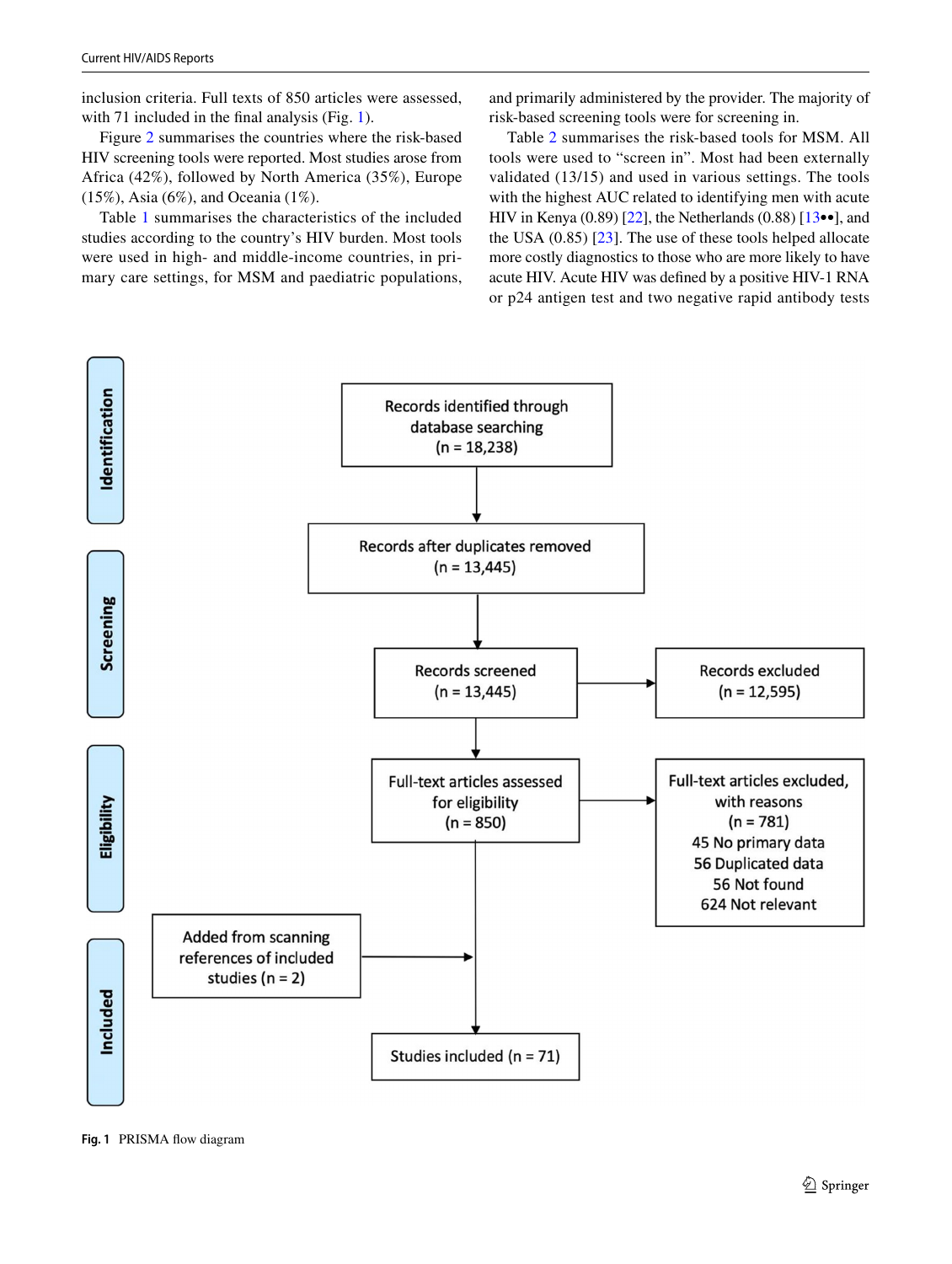

<span id="page-3-0"></span>**Fig. 2** Countries of studies with an evaluation of HIV risk-based tools (*N*=71)

or ELISA assays, followed by documented antibody seroconversion. Tools with the highest sensitivity were related to identifying HIV among MSM in Kenya (98% [[24\]](#page-9-20), 90%  $[22]$ ), and MSM in the USA  $(84\%)$   $[25]$  $[25]$ . The tools with the highest specifcity related to identifying men with acute HIV in the US (96% [[23](#page-9-19)], 81% [\[13](#page-9-11)••]), and the Netherlands (78%  $[26\bullet\bullet]$ ). The most common domain used in the tools was the risk behaviours (Supplementary Table 1). The average number of items within a tool was 6.6 (range 4–12).

Table [3](#page-6-0) summarises the risk-based tools for the paediatric population. Most studies were for 'screening out' (67%, 8/12). A minority had been externally validated (6/13). Only two studies reported AUCs  $(0.73 \, \lceil 36 \rceil, 0.65 \, \lceil 6 \bullet \bullet \rceil)$ ; both were generally lower than most tools used for MSM. The tools with the highest sensitivity were for prioritising children for HIV testing at birth in Botswana (100% [[37\]](#page-10-1)), hospitalised paediatric patients in Papua New Guinea (96% [[38](#page-10-2)]) and Malawi (84% [[39\]](#page-10-3)). The tools with the highest specificity were for targeting hospitalised paediatric patients in Central Sudan (96% [[40\]](#page-10-4)) and Zimbabwe (88% [[41\]](#page-10-5)). The most common domain used in the tools was symptoms and signs (Supplementary Table 2). The average number of items within a tool was 5.2 (range 4–9).

Table [4](#page-7-0) summarises the risk-based tools for targeting women. All tools were used to "screen in". A majority had been externally validated (5/8). The tools with the highest AUC were used for targeting pregnant women in Kenya (0.84) [[46\]](#page-10-6), and sexually active women in South Africa  $(0.75 \, [47]$  $(0.75 \, [47]$  $(0.75 \, [47]$  and  $(0.73 \, [14])$  $(0.73 \, [14])$  $(0.73 \, [14])$ . The tools with the highest sensitivity were for targeting women in South Africa (96% [\[48](#page-10-8)]),

women in South Africa/Uganda/Zimbabwe (91% [\[49](#page-10-9)]) and Malawi/South Africa/Uganda/Zimbabwe (90%) [\[50](#page-10-10)]. The tools with the highest specifcity were for targeting sexually active women (18–30 years old) in South Africa (84% ) [[48](#page-10-8)], sexually active women (18–24 years old) in South Africa  $(84\%)$  [[51\]](#page-10-11) and sexually active women (18–35 year old) in South Africa (71%) [\[51](#page-10-11)]. The most common domain used in the tool was risk behaviours (Supplementary Table 3). The average number of items within a tool was 6 (range 4–7).

# **Discussion**

This systematic review highlights the use of HIV screening tools in both high and low HIV prevalence settings. We found that published tools were mostly used to screen in and prompt testing for those who may be missed otherwise, primarily from high or middle-income countries and administered predominantly in primary care settings. Screening out tools were mainly used in neonatal or paediatric settings. We found that the tools with the highest accuracy existed for identifying acute HIV infections among MSM. Caution should be exercised when using risk-based screening tools for other populations, as we found variable performance depending on their setting. In low HIV prevalence settings where HIV testing is not routinely offered, there is benefit in using the tools to screen in those with a greater risk of HIV acquisition. However, there is a trade-off in using these tools in high HIV prevalence settings and/or among key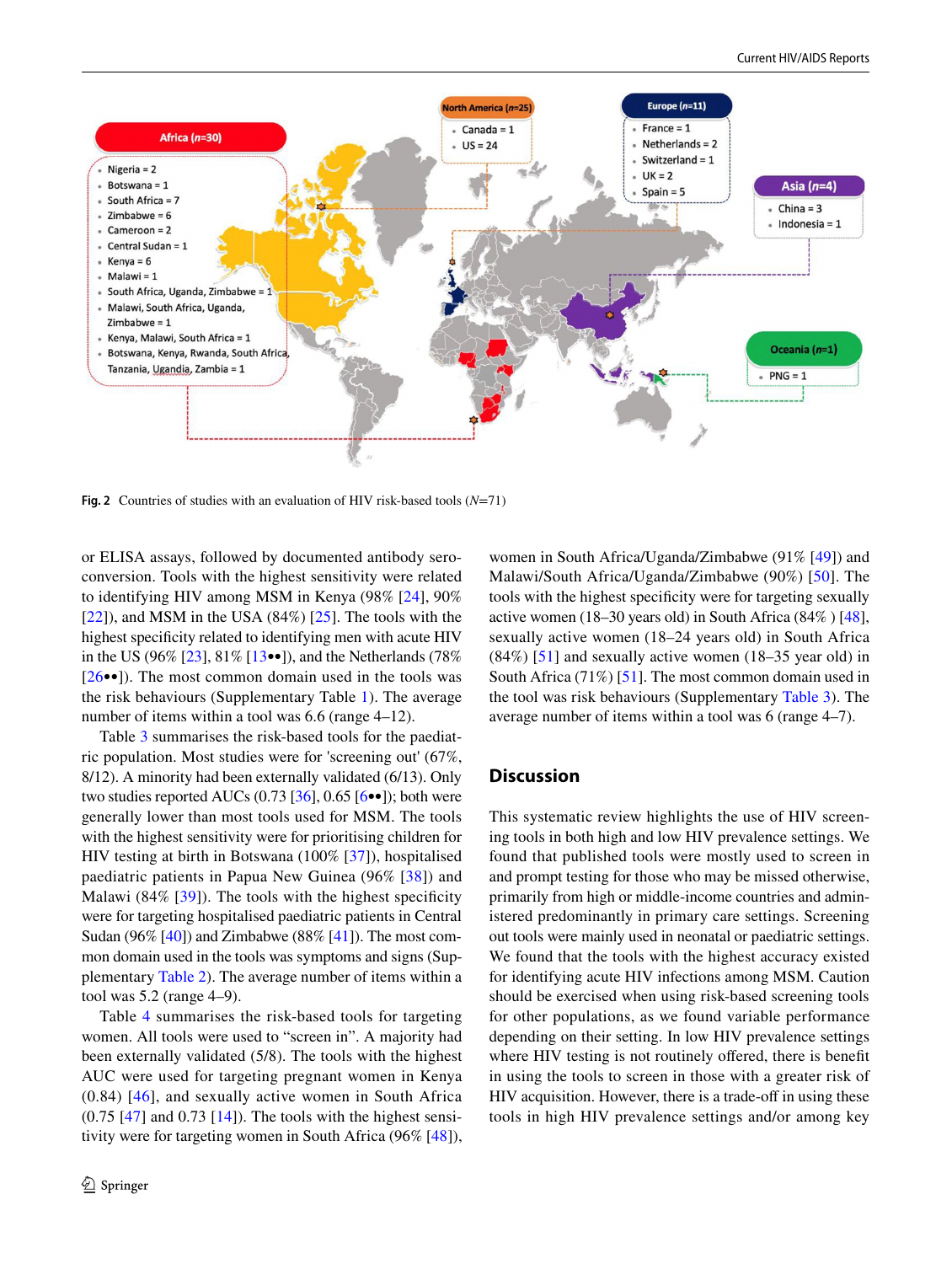<span id="page-4-0"></span>**Table 1** Study characteristics, according to HIV prevalence [[21](#page-9-24)]

|                                | <b>Total</b><br>$(N=71)$ | Low HIV prevalence <sup>1</sup><br>$(N=52)$ | <b>High HIV</b><br>prevalence <sup>1</sup><br>$(N=19)$ |
|--------------------------------|--------------------------|---------------------------------------------|--------------------------------------------------------|
| Country income level*          | $n\ (\%)$                | $n\left(\%\right)$                          | $n(\%)$                                                |
| High                           | 36(51)                   | 36 (69)                                     | 0(0)                                                   |
| Middle                         | 33(46)                   | 15(29)                                      | 18 (95)                                                |
| Low                            | 6(8)                     | 1(2)                                        | 5(26)                                                  |
| <b>Settings</b>                |                          |                                             |                                                        |
| Primary care                   | 17(24)                   | 7(13)                                       | 10(53)                                                 |
| Hospital                       | 13(18)                   | 10(19)                                      | 3(16)                                                  |
| Emergency department           | 11(15)                   | 11(21)                                      | 0(0)                                                   |
| Community                      | 8(11)                    | 8(15)                                       | 0(0)                                                   |
| STI clinic                     | 5(7)                     | 4(8)                                        | 1(5)                                                   |
| Antenatal or maternity ward    | 4(6)                     | 1(2)                                        | 3(16)                                                  |
| Prisons                        | 2(3)                     | 2(4)                                        | 0(0)                                                   |
| <b>Populations</b>             |                          |                                             |                                                        |
| <b>MSM</b>                     | 15(21)                   | 15(29)                                      | 0(0)                                                   |
| Paediatrics                    | 14(20)                   | 6(12)                                       | 8(42)                                                  |
| Primary care attendees         | 11(15)                   | 11(21)                                      | 0(0)                                                   |
| Emergency department attendees | 11(15)                   | 11(21)                                      | 0(0)                                                   |
| Women                          | 8(11)                    | 1(2)                                        | 7(37)                                                  |
| Hospital inpatients            | 6(8)                     | 5(10)                                       | 1(5)                                                   |
| Adults in the community        | 3(4)                     | 1(2)                                        | 2(11)                                                  |
| STI clinic attendees           | 3(4)                     | 2(4)                                        | 1(5)                                                   |
| Incarcerated persons           | 2(3)                     | 2(4)                                        | 0(0)                                                   |
| Serodiscordant couples         | 2(3)                     | 1(2)                                        | 1(5)                                                   |
| People who inject drugs        | 1(1)                     | 1(2)                                        | 0(0)                                                   |
| Female sex workers             | 1(1)                     | 0(0)                                        | 1(5)                                                   |
| Tool administered by           |                          |                                             |                                                        |
| Patient                        | 13(18)                   | 6(12)                                       | 7(37)                                                  |
| Provider                       | 42 (52)                  | 26(50)                                      | 16(84)                                                 |
| <b>Type of tool</b>            |                          |                                             |                                                        |
| Screening in                   | 50 (70)                  | 38 (73)                                     | 12(63)                                                 |
| Screening out                  | 21(30)                   | 14(27)                                      | 7(37)                                                  |

**\*** Some studies contain more than one country, so the denominator may not add up to 71. The number of missing studies is not shown

<sup>1</sup>High HIV prevalence is defined as  $\geq$ 5%, and low HIV prevalence is defined as <5%

populations. Using these tools to reduce testing offer in these contexts risk missing undiagnosed people living with HIV.

There was some evidence on the potential risks and benefts of tools that would screen out and not test individuals. The systematic literature found several studies to reduce testing volume with mixed results. There seems to be value in using tools to target expensive acute HIV screening tests among MSM [\[53\]](#page-10-12). In low HIV prevalence settings, these screening out tools have high negative predictive values (NPV): a tool for emergency department and primary care attendees in Spain (100% NPV) [\[54\]](#page-10-13), a tool to identify children living with HIV in a community setting in Zimbabwe (99% NPV)  $[6\bullet\bullet]$  $[6\bullet\bullet]$ , and a tool to identify adolescents attending primary care in Zimbabwe (100% NPV) [[53](#page-10-12)]. Targeted screening of infants compared with universal testing in Botswana could lower costs of testing [[37\]](#page-10-1). However, studies show that screening out tools for newborn testing could miss 1 in 5 newborns in South Africa [[43](#page-10-14)] and 2 in 5 in Zimbabwe [[45](#page-10-15)]. Further, the use of targeted screening tools in US emergency departments [[55](#page-10-16)] or among US veterans [\[16](#page-9-23)] would still miss cases of people living with HIV. In some instances, screening out tools did not signifcantly reduce testing volume nor increase positivity rates [[56](#page-10-17), [57](#page-10-18)]. Together, the evidence suggests that providers must be cautious in using screening out tools depending on the target population, as missing people with HIV who would otherwise be tested could undermine efforts to achieve ambitious 95-95-95 targets.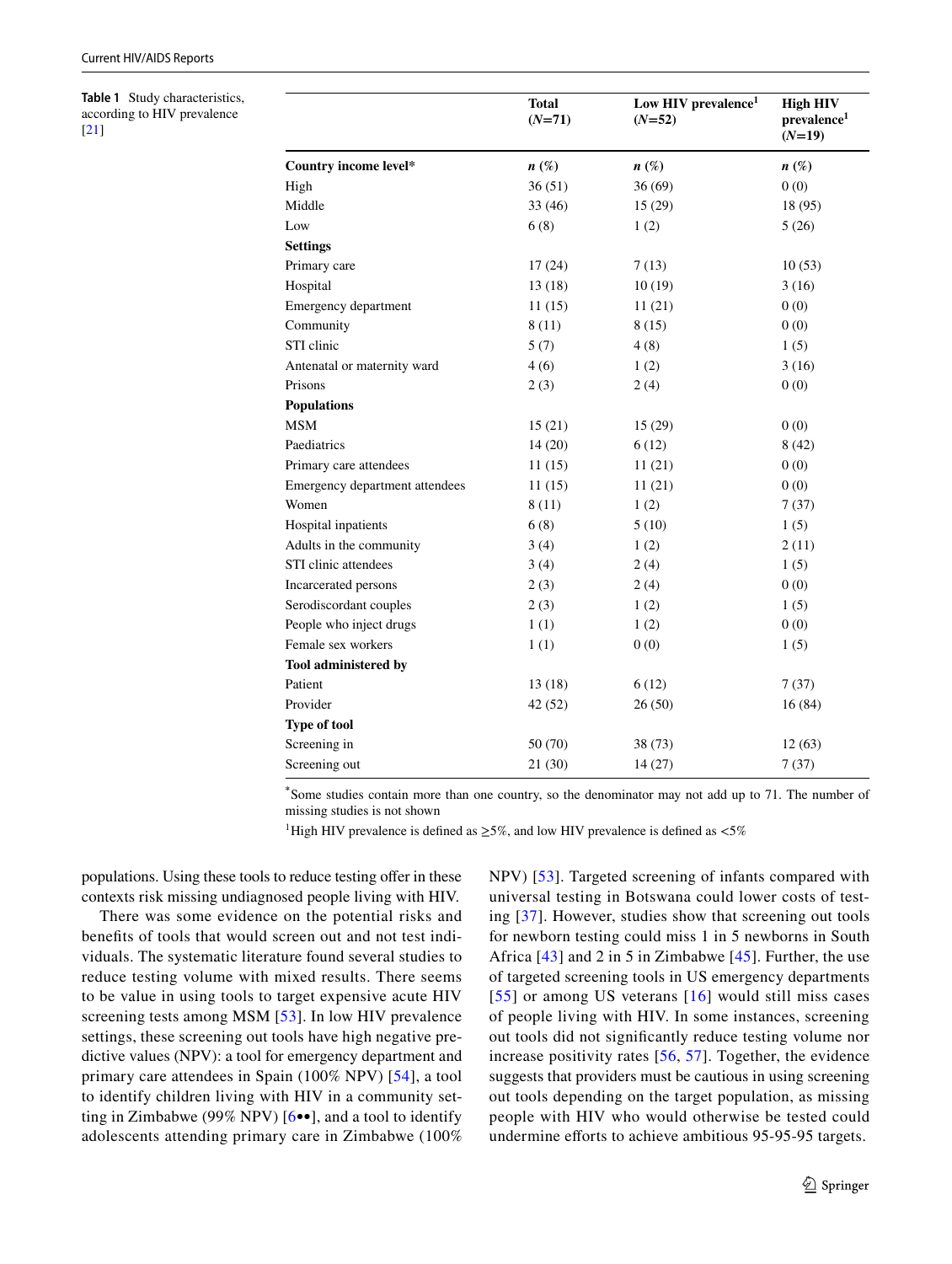<span id="page-5-0"></span>**Table 2** Risk-based screening tools for men who have sex with men ordered by performance ordered by the area under receiver operating characteristic curve (AUC)

| <b>Lead Author</b><br>(vear of publi-<br>cation) | Year $(s)$ of<br>data | <b>Sample size</b> Country |                        | <b>Setting</b>                                                                     | <b>Externally</b><br>validated? | AUC (95% CI) Sensitivity                                                                                  |                                                                                                        | <b>Specificity</b>                                                                                  |
|--------------------------------------------------|-----------------------|----------------------------|------------------------|------------------------------------------------------------------------------------|---------------------------------|-----------------------------------------------------------------------------------------------------------|--------------------------------------------------------------------------------------------------------|-----------------------------------------------------------------------------------------------------|
| Sanders (2015)<br>$\lceil 22 \rceil$             | 2005-12               | Unclear                    | Kenya                  | Health facilities Yes                                                              |                                 | 0.89                                                                                                      | 90%                                                                                                    | 74.1%                                                                                               |
| Lin (2018)<br>$[13\bullet\bullet]$               | 2007-17               | 757                        | <b>USA</b>             | Community-<br>based screen-<br>ing program                                         | Yes                             | $0.88(0.84 -$<br>0.91)                                                                                    | 78.2%                                                                                                  | 81%                                                                                                 |
| Lin $(2018)$ $\lceil 23 \rceil$ 2007-17          |                       | 998                        | <b>USA</b>             | Community-<br>based screen-<br>ing program                                         | Yes                             | $0.85(0.78 -$<br>0.92)                                                                                    | 72%                                                                                                    | 96%                                                                                                 |
| Dijkstra (2017)<br>$\left[27\right]$             | 1984-2009             | 1562                       | Netherlands            | STI clinic                                                                         | Yes                             | $0.82(0.79-$<br>(0.86)                                                                                    | 76.3% (68.2-<br>83.2)                                                                                  | 76.3% (75.6-<br>77.0)                                                                               |
| Scott (2020)<br>[28]                             | 2009-10               | 1164                       | US                     | Community                                                                          | Yes                             | 0.8                                                                                                       | 81.1%                                                                                                  | 59.6%                                                                                               |
| Wahome<br>$(2013)$ [29]                          | 2005-2012             | 6531                       | Kenya                  | Unclear                                                                            | Yes                             | 0.79                                                                                                      | 75.3%                                                                                                  | 76.4%                                                                                               |
| Wahome<br>$(2018)$ [24]                          | 2005-16               | 753                        | Kenya                  | Community<br>- personal<br>networks, sex<br>venues                                 | N <sub>0</sub>                  | $0.76(0.71-0.8)$                                                                                          | 97.9%                                                                                                  | 16.9%                                                                                               |
| Smith (2012)<br>$\left[25\right]$                | 1998-2001             | 7754                       | <b>USA</b>             | Unclear                                                                            | Yes                             | 0.74                                                                                                      | 84%                                                                                                    | 42%                                                                                                 |
| Yin $(2018)$ [30] 2013-14                        |                       | 3588                       | China                  | Study clinics<br>and com-<br>munity                                                | Yes                             | 0.71                                                                                                      | Not reported                                                                                           | Not reported                                                                                        |
| Dijkstra (2020)<br>$[26\bullet]$                 | 2003-18               | 1071                       | Netherlands STI clinic |                                                                                    | Yes                             | $0.70(0.64 -$<br>0.76)                                                                                    | 54.0%                                                                                                  | 77.9%                                                                                               |
| Hoenigl $(2015)$<br>[31]                         | 2008-2014             | 8326                       | <b>USA</b>             | Community-<br>based screen-<br>ing program                                         | Yes                             | $0.70(0.63 -$<br>(0.78)                                                                                   | 58%                                                                                                    | 76%                                                                                                 |
| Luo (2019)<br>$\lceil 32 \rceil$                 | 2009-16               | 1442                       | China                  | Unclear                                                                            | Yes                             | $0.63(0.61 -$<br>0.66)                                                                                    | Nor reported                                                                                           | Not reported                                                                                        |
| Jones (2018)<br>$[33]$                           | 2010-14               | 562                        | <b>USA</b>             | Recruited from<br>venue-based<br>time-space<br>sampling and<br>via Facebook<br>ads | Yes                             | <b>HIRI: 0.62</b><br>$(0.52 - 0.72)$<br>Menza: $0.51$<br>$(0.41 - 0.60)$<br>SDET: 0.55<br>$(0.44 - 0.66)$ | HIRI: 62.5%<br>$(43.7 - 78.9)$<br>Menza: 62.5%<br>$(43.7 - 78.9)$<br><b>SDET: 25%</b><br>$(11.5-43.4)$ | HIRI: 56.7%<br>$(52.4 - 61.0)$<br>Menza: 41.1%<br>$(36.9 - 45.5)$<br>SDET: 83.9%<br>$(80.5 - 87.0)$ |
| Yun (2019)<br>$[34]$                             | 2009-16               | 999                        | China                  | VCT in hospi-<br>tal, recruit-<br>ment from<br>community                           | Yes                             | $0.6(0.45-0.74)$                                                                                          | Not reported                                                                                           | Not reported                                                                                        |
| Beymer (2017)<br>$\left[35\right]$               | 2009-14               | 9481                       | <b>USA</b>             | <b>LGBT</b> Centre                                                                 | No                              |                                                                                                           | 75%                                                                                                    | 50%                                                                                                 |

*LGBT* lesbian, gay, bisexual and transgender; *STI* sexually transmitted infection; *VCT* voluntary counselling and testing; *95% CI* 95% confdence interval

There could be several benefts to using risk-based screening in tools. First, screening tools evaluated were generally efective in identifying people who had a higher likelihood of HIV, thereby improving allocative efficiency by targeting limited resources to those with higher risks of HIV acquisition [\[58\]](#page-10-19), prioritising patients who need expensive tests (e.g. for identifying acute HIV) [\[22](#page-9-18), [23,](#page-9-19) [26•](#page-9-22)•] or prioritising individuals in need of more expensive prevention methods like PrEP [[25](#page-9-21), [28,](#page-9-25) [59](#page-10-20)[–62](#page-10-21), [63•](#page-11-0)•, [64\]](#page-11-1). However, several studies underscore the importance of using locally validated tools as the performance of tools could difer according to race [[65\]](#page-11-2) or age [[51\]](#page-10-11). Second, we found that in settings where patients may not be forthcoming about risk factors or where clinicians are not likely to ask, the implementation of risk-based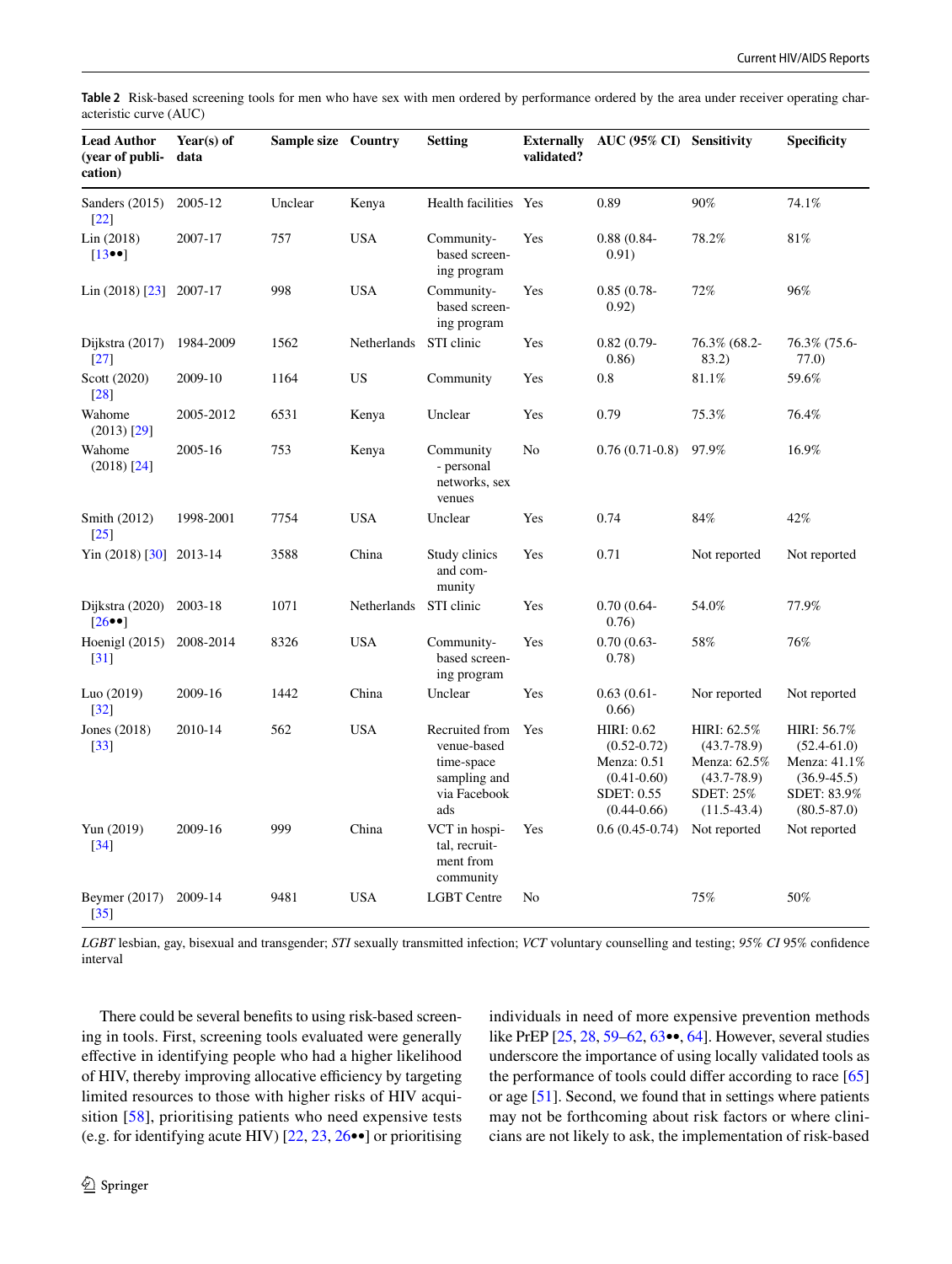| <b>Lead Author</b><br>(year of publi-<br>cation) |         | Year of data Sample size Country |                        | <b>Setting</b>                 | <b>External</b><br>valida-<br>tion? | <b>AUC</b>             | <b>Sensitivity</b>                                                                     | <b>Specificity</b>                                   |
|--------------------------------------------------|---------|----------------------------------|------------------------|--------------------------------|-------------------------------------|------------------------|----------------------------------------------------------------------------------------|------------------------------------------------------|
| Bandason<br>$(2016)$ [36]*                       | 2013-14 | 9568                             | Zimbabwe               | Primary care                   | Yes                                 | $0.73(0.72 -$<br>0.75) | 80.4% (76.5-<br>84.0                                                                   | 66.3% (65.3-<br>67.2)                                |
| Bandason<br>(2018)<br>$[6\bullet\bullet]$ *      | 2015    | 5384                             | Zimbabwe               | Community                      | Unclear                             | $0.65(0.60 -$<br>0.72) | 56.3% (44-<br>68.1)                                                                    | 75.1% (73.9-<br>76.3)                                |
| Ibrahim (2018) 2015-16<br>$[37]*$                |         | 2303                             | Botswana               | Hospital<br>maternity<br>wards | No                                  | Not reported           | 100%                                                                                   | Not reported                                         |
| Allison (2011)<br>[38]                           | 2007-08 | 487                              | <b>PNG</b>             | Hospital                       | Yes                                 | Not reported           | 96.3%                                                                                  | 25%                                                  |
| Moucheraud<br>$(2018)$ [39]                      | 2016-17 | 8602                             | Malawi                 | Inpatient pae-<br>diatric ward | Yes                                 | Not reported           | 84.4%                                                                                  | 39.6%                                                |
| Bandason<br>$(2015)$ [42]*                       | 2015    | 6102                             | Zimbabwe               | Primary health<br>centre       | Yes                                 | Not reported           | 80% (75-85)                                                                            | 66% (95% CI<br>$64-67$                               |
| Du Plessis<br>$(2019)$ [43]*                     | 2014-16 | 1759                             | South Africa           | Hospital<br>maternity<br>wards | No                                  | Not reported           | 80%                                                                                    | 64%                                                  |
| Ferrand (2011)<br>$[44]$ *                       | 2011    | 506                              | Zimbabwe               | Primary care                   | Yes                                 | Not reported           | 74% (64-82)                                                                            | 80% (71-87)                                          |
| Mafaune<br>$(2020)$ [45]*                        | 2018-19 | 1970                             | Zimbabwe               | Health facility<br>(Antenatal) | No                                  | Not reported           | 62.1%                                                                                  | 87.2%                                                |
| Bandason<br>(2018)<br>$[6\bullet\bullet]$ *      | 2015    | 5384                             | Zimbabwe               | Unclear                        | Unclear                             | Not reported           | 56.3% (44-<br>68.1)                                                                    | 75.1% (73.9-<br>76.3)                                |
| Nathoo (2012)<br>$[41]$                          | 2012    | 355                              | Zimbabwe               | Medical paedi-<br>atric wards  | No                                  | Not reported           | 43%                                                                                    | 88%                                                  |
| Abbas (2010)<br>$[40]$                           | 2007-08 | 127                              | Central Sudan Hospital |                                | Unclear                             | Not reported           | WHO-CCD<br>16.7% (0.4-<br>$64.1$ ),<br><b>B-CCD 33.3%</b><br>$(4.3 - 77.7),$<br>MB-CCD | 96% (90.1-98.9),<br>88% (80-93.6)<br>74% (64.3-82.3) |

<span id="page-6-0"></span>**Table 3** Risk-based screening tools for paediatric population ordered by the area under receiver operating characteristic curve (AUC)

\* Screening out tools

tools prompted the offer of testing and improved HIV testing uptake  $[44, 66, 67]$  $[44, 66, 67]$  $[44, 66, 67]$  $[44, 66, 67]$  $[44, 66, 67]$  $[44, 66, 67]$ . Except for three papers  $[17, 30, 54]$  $[17, 30, 54]$  $[17, 30, 54]$  $[17, 30, 54]$  $[17, 30, 54]$  $[17, 30, 54]$ , no other study discussed how privacy and confdentiality were maintained when administering the screening tool. Third, most screening tools were simple enough to allow their use by non-professional health workers, such as lay counsellors or self-assessments [\[39](#page-10-3)]. There have been many innovations with virtual interventions, particularly during COVID-19, such as online HIV self-testing which included self-risk assessment tools [[68](#page-11-5)]. Using screening in tools could further improve the efficiencies of decentralised HIV testing services by enabling the training of lay providers, peers, and clients to use these tools in a range of contexts and settings to focus HIV testing outreach. Last, risk-based screening tools may be more cost-efective than routine testing in some

settings. An economic evaluation from the USA reported that targeted testing compared with routine testing in clinics, hospitals, and community-based organisations was more cost-efective per diagnosis and per transmission averted [[69](#page-11-6)]. In addition, targeted testing compared with testing patients suspected to have symptomatic HIV in US emergency departments was found to be cost-saving [\[70](#page-11-7)]. The cost per new diagnosis in a primary care setting in Spain was €129 compared with €2001 for routine testing [[71\]](#page-11-8).

66.7% (22.3- 95.7)

There may be potential harms to using HIV risk-based screening in tools. First, the screening questions that seek to identify people with high HIV risks could potentially be stigmatising and reduce testing uptake. For example, a study in Indonesia used self-reported injecting drug use as part of the risk-based screening tool among incarcerated persons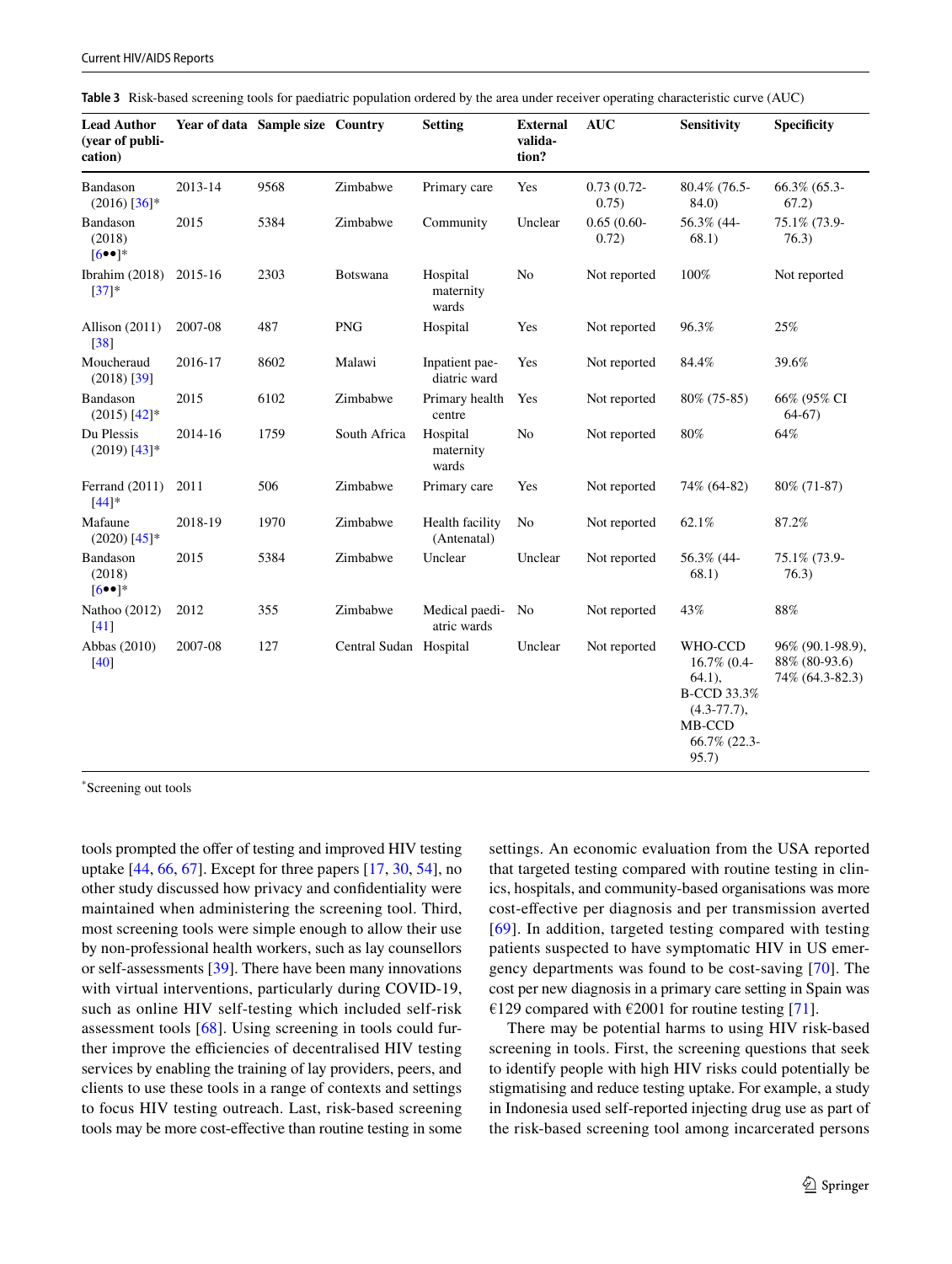<span id="page-7-0"></span>

|  | Table 4 Risk-based screening tools for women ordered by the area under receiver operating characteristic curve (AUC) |  |  |  |
|--|----------------------------------------------------------------------------------------------------------------------|--|--|--|
|--|----------------------------------------------------------------------------------------------------------------------|--|--|--|

| Author                                | Year         | Sample size Country |                                                    | <b>Setting (target)</b><br>group)                                              | <b>External</b><br>valida-<br>tion? | <b>AUC</b>                                                                                                                                           | <b>Sensitivity</b>                                                         | <b>Specificity</b>                                                                         |
|---------------------------------------|--------------|---------------------|----------------------------------------------------|--------------------------------------------------------------------------------|-------------------------------------|------------------------------------------------------------------------------------------------------------------------------------------------------|----------------------------------------------------------------------------|--------------------------------------------------------------------------------------------|
| Pintye $(2017)$<br>$[46]$             | 2011-14 1304 |                     | Kenya                                              | Antenatal clin-<br>ics<br>(pregnant<br>women)                                  | Yes                                 | $0.84$ (95%CI<br>$0.72 - 0.95$<br>$0.76(0.67-0.85)$<br>$-$ simplified<br>score                                                                       | Not reported                                                               | Not reported                                                                               |
| Wand (2018)<br>$[47]$                 | 2002-12 8982 |                     | South Africa                                       | Part of trial<br>(sexually active<br>$16+$                                     | Yes                                 | $0.75$ - develop-<br>ment<br>0.71 - validation                                                                                                       | 83% (develop-<br>ment)<br>80% (valida-<br>tion)                            | 33% (develop-<br>ment)<br>32% (validation)                                                 |
| Wand (2012)<br>$[14]$                 | 2003-06 1485 |                     | South Africa                                       | Unclear<br>(women 18-49)                                                       | Yes                                 | $0.73(0.66-0.79)$<br>- development<br>$0.79(0.70-0.81)$<br>- validation                                                                              | 88% (develop-<br>ment)<br>$90\%$ (valida-<br>tion)                         | 32% (develop-<br>ment)<br>36% (validation)                                                 |
| <b>Balkus</b> (2016)<br>$[49]$        | 2009-11 5029 |                     | South Africa,<br>Uganda,<br>Zimbabwe               | Part of trial<br>(women 18-40)                                                 | Yes                                 | $0.67(0.64-0.70)$<br>– development<br>$0.7(0.65-0.75)$<br>-valida-<br>tion with<br>HPTN035<br>$0.58(0.51-0.65)$<br>– validation<br>with FEM-<br>PrEP | 91% (develop-<br>ment)<br>84%<br>(HPTN035)<br>83% (FEM-<br>$PrEP$ )        | 38% (develop-<br>ment)<br>46% (HPTN035)<br>31% (FEM-PrEP)                                  |
| <b>Balkus</b> (2016)<br>[50]          | 2016         | 1269                | Malawi,<br>South<br>Africa,<br>Uganda,<br>Zimbabwe | Part of trial<br>$(women 18-40)$<br>to externally<br>validate the<br>tool.     | Yes                                 | $0.66(0.6-0.73)$                                                                                                                                     | 90%                                                                        | 35%                                                                                        |
| Burgess $(2018)$<br>$\left[52\right]$ | 2018         | 444                 | South Africa                                       | Unclear<br>$(women 18-40)$                                                     | Unclear                             | $0.66(0.54-0.74)$<br>- overall<br>$0.69(0.6-0.78)$ -<br>age $\langle 25$<br>$0.49(0.3-0.63)$<br>$-$ age $\geq$ 25                                    | 64% (overall)<br>$78\%$ (age $\langle 25 \rangle$ )<br>58% (age $\geq$ 25) | 57% (overall)<br>49% (age $\langle 25 \rangle$<br>38% (age $\geq$ 25)                      |
| Peebles (2018)<br>$[51]$              | 2015-18 5573 |                     | South Africa                                       | A diverse range<br>of settings<br>across five<br>provinces<br>(women $18-35$ ) | Yes                                 | $0.64(0.6-0.67)$<br>$-$ age 18-24<br>$0.68(0.62-0.73)$<br>$-$ age 25-35<br>$0.61(0.58 -$<br>$0.65$ ) – using<br>VOICE score<br>$[49]$                | 48.6% (age<br>$18-24$<br>78.6% (age<br>$25-35$                             | 70.8% (age<br>$18-24)$<br>42.7% (age<br>$25-35$                                            |
| Burgess (2017)<br>$[48]$              | 2011-14 1115 |                     | South Africa                                       | 9 South African No<br>sites<br>(sexually active,<br>$18-30$                    |                                     | $0.56(0.5-0.62)$                                                                                                                                     | $\geq 3$<br>$\geq 5$                                                       | 96% (Risk score 84% (Risk score<br>$\geq 5$<br>84% (Risk score 23% (Risk score<br>$\geq 5$ |

The risk-based tools are provided for emergency department attendees (Supplementary Tables 4 and 5), primary care attendees (Supplementary Tables 6 and 7), hospital inpatients (Supplementary Tables 8 and 9), adults in the community (Supplementary Tables 10 and 11), STI clinic attendees (Supplementary Tables 12 and 13), incarcerated persons (Supplementary Tables 14 and 15), serodiscordant couples (Supplementary Tables 16 and 17), and people who inject drugs (Supplementary Tables 18 and 19). The risk of bias assessments are provided in Supplementary Tables 20-24.

[\[15\]](#page-9-13). This led to under-reporting of injecting drug use and 1 in 3 eligible people declining to test [[15\]](#page-9-13). Second, given suboptimal sensitivity for some tools, there is potential for missing cases of people living with HIV [[26](#page-9-22)••]. This is particularly important for tools used for antenatal or paediatric populations where the consequences of missing an HIV case outweighs any benefts of risk-based HIV testing [[6•](#page-9-4)•, [41](#page-10-5), [43](#page-10-14)]. Therefore, universal opt-out testing should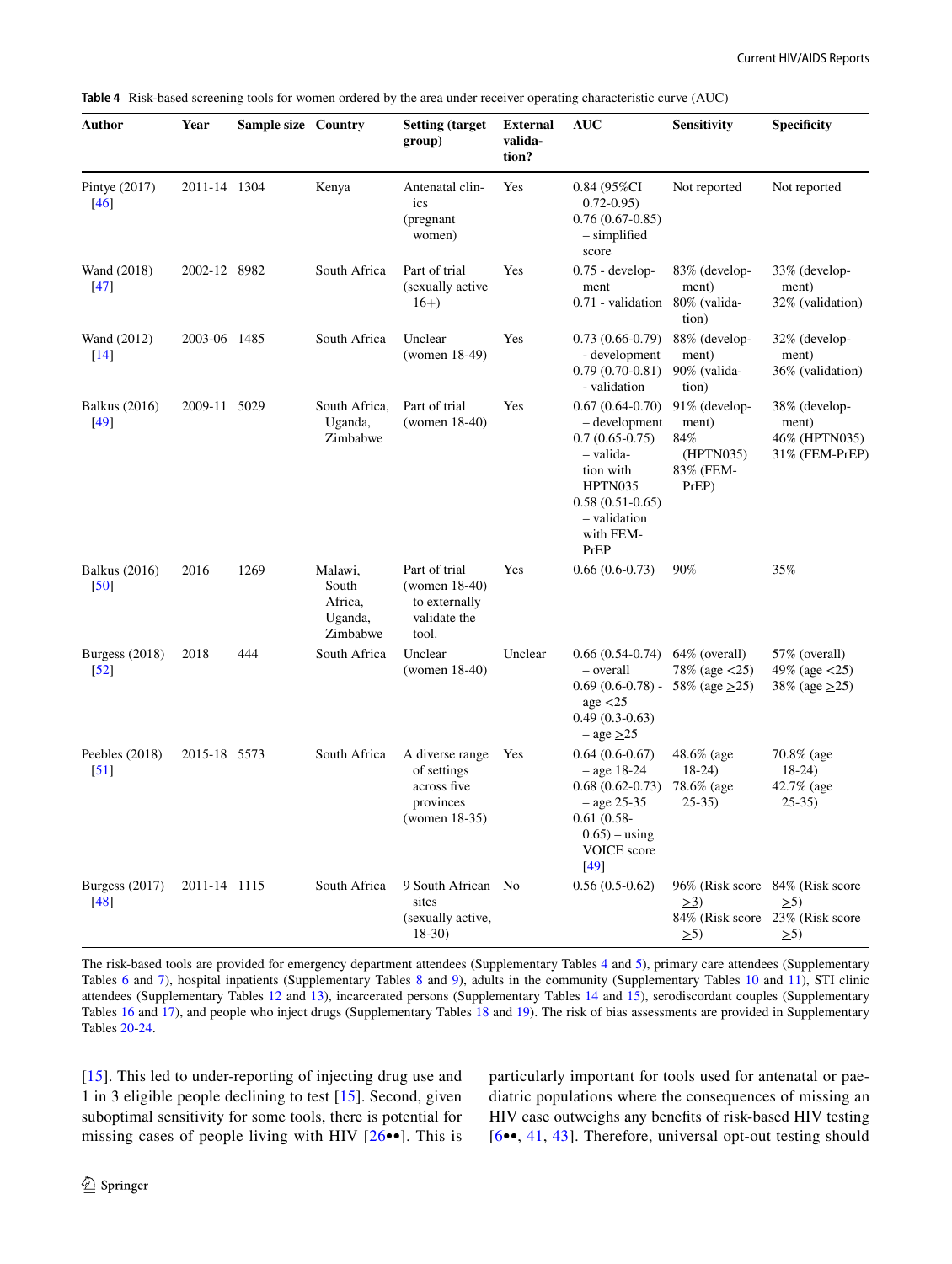be standard practice in settings with serious consequences for missing a case. Third, there are resource implications when implementing risk-based screening as there is a need for regular external validation of tools to local contexts to ensure its expected accuracy, correct items to include, optimal length, acceptability by providers and patients, and the impact on patient flow  $[26\bullet, 54, 72]$  $[26\bullet, 54, 72]$  $[26\bullet, 54, 72]$  $[26\bullet, 54, 72]$ . This ongoing evaluation and monitoring could impact the feasibility of implementing these tools.

Overall, an ideal HIV risk-based screening tool should be accurate, preferably with an area under the curve (AUC) of over 0.8 [[18\]](#page-9-15). Tools should be externally validated to account for variations in HIV epidemiological profiles (even within the same country). Further, as risk factors may change over time, regular evaluations every few years may be necessary to ensure the tools continue to perform optimally and are appropriately adapted to local contexts. Tools must be reliable and ideally be based on objective measures rather than self-reported behaviours, which might be inaccurate if risk items are stigmatising or challenging to measure. This includes careful evaluation of the language construction of risk-based tools such that they are culturally appropriate for each setting. Tools should be administered in a private setting to maintain confdentiality. Finally, tools must be feasible to implement using simple questionnaires acceptable to the provider and patient and do not adversely afect the clinic fow.

The strength of this research is that we comprehensively searched the literature to provide an overview of HIV-riskbased tools. We identifed tools with high accuracy targeting diferent populations, and explored the advantages and disadvantages of implementing such tools. There are limitations to the study. We did not include any non-English language data, which may lead to selection bias. There would be a possibility of publication bias if screening tools that performed poorly were not published.

# **Conclusion**

As evidence continues to accumulate for HIV risk-based tools, we strongly encourage considerations on the role of screening in tools in settings where the routine offer of testing is not feasible or recommended, and how these could be adapted to self-assessment, targeted outreach, distribution of self-tests, and incorporated into virtual interventions for HIV testing. Caution must be exercised for screening out tools, where there is a trade-off between reducing costs of testing with missing cases of people living with HIV. We also encourage programmes to construct, adapt and regularly evaluate the implementation of any HIV risk-based screening tools to ensure they do not undermine progress toward the 95-95-95 targets. Further data will also be needed to

evaluate the cost-efectiveness of HIV risk-based screening tools and assess any diferences in linkage to care for people tested using risk-based tools.

**Supplementary Information** The online version contains supplementary material available at<https://doi.org/10.1007/s11904-022-00601-5>.

#### **Code Availability** Not applicable

**Author Contribution** JJO, CJ, and MSJ conceptualized the idea. KC, CQ, MJT, and TH performed the screening and extraction of data. JJO analysed the data. JJO and KC wrote the original draft. All authors contributed to the writing of the manuscript and approved the fnal version for submission.

**Funding** Open Access funding enabled and organized by CAUL and its Member Institutions. This research was supported by funding from the World Health Organization through the following grants: USAID GHA-G-00-09-00003, and the Bill and Melinda Gates Foundation OPP1177903. JJO is supported by an Australian National Health and Medical Research Council Emerging Leadership Fellowship (GNT1193955).

**Data Availability** All relevant data are presented in the manuscript and online supplementary materials. Any further details can be obtained by contacting the corresponding author.

# **Declarations**

**Conflict of Interest** The authors declare no competing interests.

**Ethics Approval** Not applicable

**Consent to Participate** Not applicable

**Consent for Publication** Not applicable

**Open Access** This article is licensed under a Creative Commons Attribution 4.0 International License, which permits use, sharing, adaptation, distribution and reproduction in any medium or format, as long as you give appropriate credit to the original author(s) and the source, provide a link to the Creative Commons licence, and indicate if changes were made. The images or other third party material in this article are included in the article's Creative Commons licence, unless indicated otherwise in a credit line to the material. If material is not included in the article's Creative Commons licence and your intended use is not permitted by statutory regulation or exceeds the permitted use, you will need to obtain permission directly from the copyright holder. To view a copy of this licence, visit<http://creativecommons.org/licenses/by/4.0/>.

# **References**

Papers of particular interest, published recently, have been highlighted as: •• Of major importance

<span id="page-8-0"></span>1. UNAIDS. Global HIV & AIDS statistics — Fact sheet [16th June 2021]. Available from: [https://www.unaids.org/en/resou](https://www.unaids.org/en/resources/fact-sheet) [rces/fact-sheet.](https://www.unaids.org/en/resources/fact-sheet)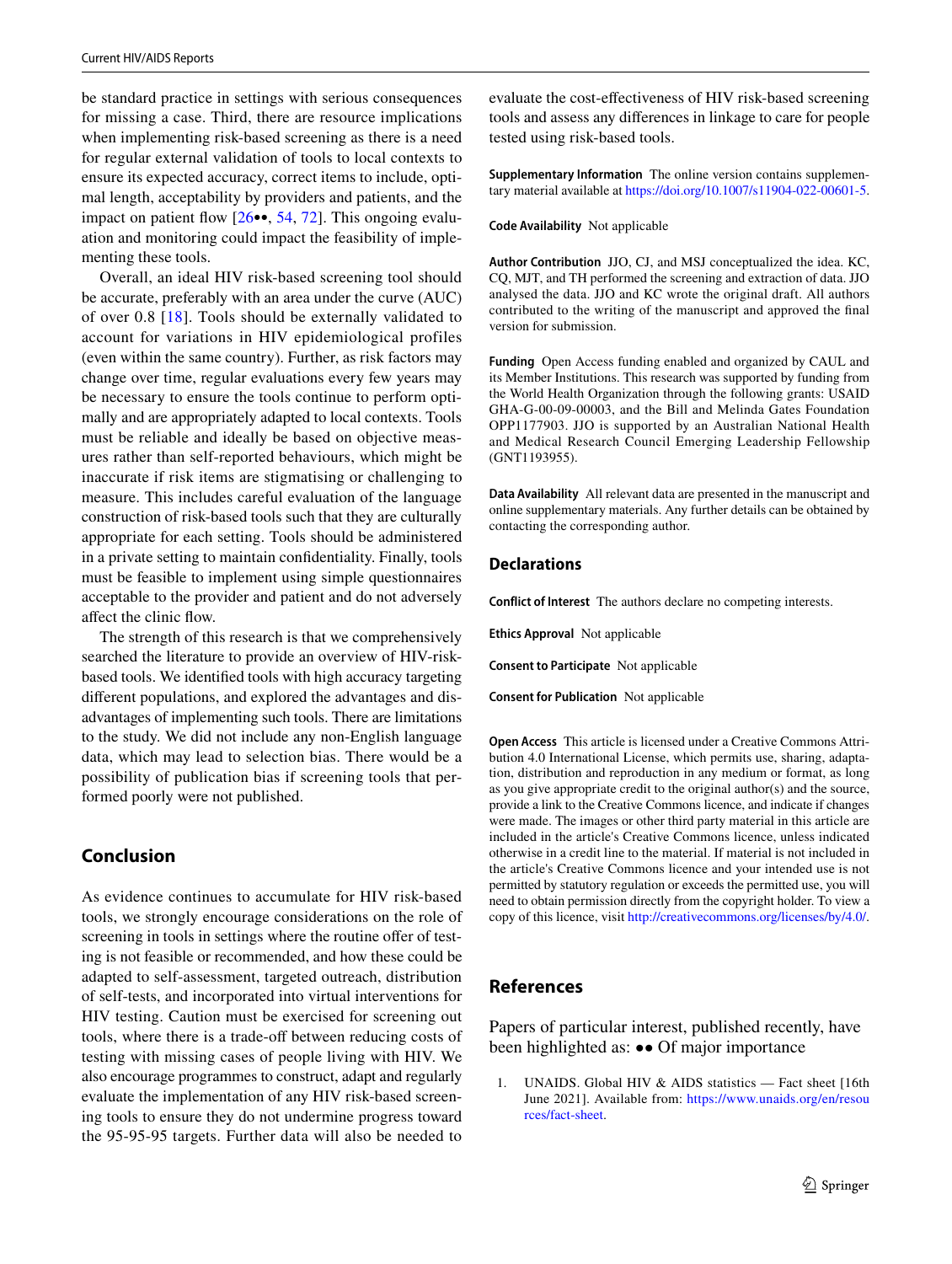- <span id="page-9-0"></span>2. Group ISS, Lundgren JD, Babiker AG, Gordin F, Emery S, Grund B, et al. Initiation of Antiretroviral Therapy in Early Asymptomatic HIV Infection. N Engl J Med. 2015;373(9):795–807.
- <span id="page-9-1"></span>3. UNAIDS. Understanding fast-track: accelerating action to end the AIDS epidemic by 2030. Geneva, Switzerland; 2015.
- <span id="page-9-2"></span>4. UNAIDS. Global AIDS update: Seizing the moment- tackling entrenched inequalities to end epidemics. Geneva, Switzerland; 2020. Report No.: JC991.
- <span id="page-9-3"></span>5. Bernstein KT, Stephens SC, Moss N, Scheer S, Parisi MK, Philip SS. Partner services as targeted HIV screening--changing the paradigm. Public health reports (Washington, DC : 1974). 2014;129 Suppl 1(9716844, qja):50-5.
- <span id="page-9-4"></span>6.•• Bandason T, Dauya E, Dakshina S, McHugh G, Chonzi P, Munyati S, et al. Screening tool to identify adolescents living with HIV in a community setting in Zimbabwe: A validation study. PloS One. 2018;13(10):e0204891. **This study is an example of the importance of validating HIV risk-based tools to ensure the tools are context-specifc**.
- <span id="page-9-5"></span>7. Indravudh PP, Fielding K, Kumwenda MK, Nzawa R, Chilongosi R, Desmond N, et al. Community-led delivery of HIV self-testing targeting adolescents and men in rural Malawi: A clusterrandomised trial. Journal of the International AIDS Society. 2019;22(Supplement 5).
- <span id="page-9-6"></span>8. Hood JE, Forsyth EW, Neary J, Buskin S, Golden MR, Katz DA. HIV self-testing in the seattle transgender community: A mixed-methods evaluation. Topics in Antiviral Medicine. 2016;24(E-1):416.
- <span id="page-9-7"></span>9. Allison W, Kiromat M, Vince J, Wand H, Cunningham P, Kaldor J. Development of an algorithmic tool to guide routine HIV testing of hospitalized pediatric patients in Papua New Guinea (PNG), a resource-limited setting with moderate HIV prevalence. Journal of the International Association of Physicians in AIDS Care. 2010;9(1):56.
- <span id="page-9-8"></span>10. Hankin A, Freiman H, Copeland B, Shah B. A comparison of routine hiv screening strategies in a large, inner-city emergency department: Integrated versus parallel models. Annals of Emergency Medicine. 2014;64(4 SUPPL. 1):S67.
- <span id="page-9-9"></span>11. Dijkstra M, Van Rooijen MS, Hillebregt MM, Van Sighem AI, Smit C, Hogewoning A, et al. Targeted screening and immediate start of treatment for acute HIV infection decreases time between HIV diagnosis and viral suppression among MSM at a Sexual Health Clinic in Amsterdam. Journal of the International AIDS Society. 2019;22(Supplement 5).
- <span id="page-9-10"></span>12. Tillison AS, Avery AK. Evaluation of the Impact of Routine HIV Screening in Primary Care. Journal of the International Association of Providers of AIDS Care. 2017;16(1):18–22.
- <span id="page-9-11"></span>13.•• Lin TC, Dijkstra M, De Bree GJ, Schim Van Der Loeff MF, Hoenigl M. The Amsterdam symptom and risk-based score predicts for acute HIV infection in men who have sex with men in San Diego. Journal of Acquired Immune Defciency Syndromes. 2018;79(2):E52-E5. **This study provides an example of a high performance HIV-risk tool for men who have sex with men**.
- <span id="page-9-12"></span>14. Wand H, Ramjee G. Assessing and evaluating the combined impact of behavioural and biological risk factors for HIV seroconversion in a cohort of South African women. AIDS care. 2012;24(9):1155–62.
- <span id="page-9-13"></span>15. Nelwan EJ, Isa A, Alisjahbana B, Triani N, Djamaris I, Djaja I, et al. Routine or targeted HIV screening of Indonesian prisoners. International journal of prisoner health. 2016;12(1):17–26.
- <span id="page-9-23"></span>16. Kennedy LA, Gordin FM, Kan VL. Assessing targeted screening and low rates of HIV testing. Am J Public Health. 2010;100(9):1765–8.
- <span id="page-9-14"></span>17. Muttai H, Guyah B, Musingila P, Achia T, Miruka F, Wanjohi S, et al. Development and Validation of a Sociodemographic and Behavioral Characteristics-Based Risk-Score Algorithm for

Targeting HIV Testing Among Adults in Kenya. AIDS Behav. 2020.

- <span id="page-9-15"></span>18. Mandrekar JN. Receiver operating characteristic curve in diagnostic test assessment. J Thorac Oncol. 2010;5(9):1315–6.
- <span id="page-9-16"></span>19. Joanna Briggs Institute Critical Appraisal Tools [Available from: <https://joannabriggs.org/critical-appraisal-tools>.
- <span id="page-9-17"></span>20. UNAIDS. AIDSinfo [Available from: [https://aidsinfo.unaids.](https://aidsinfo.unaids.org/) [org/.](https://aidsinfo.unaids.org/)
- <span id="page-9-24"></span>21. UNAIDS. Global HIV & AIDS statistics- 2020 fact sheet 2020
- <span id="page-9-18"></span>22. Sanders EJ, Wahome E, Powers KA, Werner L, Fegan G, Lavreys L, et al. Targeted screening of at-risk adults for acute HIV-1 infection in sub-Saharan Africa. AIDS. 2015;29(Suppl 3):S221–30.
- <span id="page-9-19"></span>23. Lin TC, Gianella S, Tenenbaum T, Little SJ, Hoenigl M. A Simple Symptom Score for Acute Human Immunodefciency Virus Infection in a San Diego Community-Based Screening Program. Clinical infectious diseases : an official publication of the Infectious Diseases Society of America. 2018;67(1):105–11.
- <span id="page-9-20"></span>24. Wahome E, Thiong'o AN, Mwashigadi G, Chirro O, Mohamed K, Gichuru E, et al. An Empiric Risk Score to Guide PrEP Targeting Among MSM in Coastal Kenya. AIDS and behavior. 2018;22(Suppl 1):35–44.
- <span id="page-9-21"></span>25. Smith DK, Pals SL, Herbst JH, Shinde S, Carey JW. Development of a clinical screening index predictive of incident HIV infection among men who have sex with men in the United States. Journal of acquired immune deficiency syndromes (1999). 2012;60(4):421–7.
- <span id="page-9-22"></span>26.•• Dijkstra M, Lin TC, de Bree GJ, Hoenigl M, Schim van der Loeff MF. Validation of the San Diego Early Test Score for Early Human Immunodeficiency Virus Infection Among Amsterdam Men Who Have Sex With Men. Clinical infectious diseases : an official publication of the Infectious Diseases Society of America. 2020;70(10):2228-30. **This study validates a widely used HIV-risk based tool among men who have sex with men**.
- <span id="page-9-26"></span>27. Dijkstra M, de Bree GJ, Stolte IG, Davidovich U, Sanders EJ, Prins M, et al. Development and validation of a risk score to assist screening for acute HIV-1 infection among men who have sex with men (vol 17, pg 425, 2017). Bmc Infectious Diseases. 2017;17.
- <span id="page-9-25"></span>28. Scott H, Vittinghoff E, Irvin R, Liu A, Nelson L, Del Rio C, et al. Development and Validation of the Personalized Sexual Health Promotion (SexPro) HIV Risk Prediction Model for Men Who Have Sex with Men in the United States. AIDS and behavior. 2020;24(1):274–83.
- <span id="page-9-27"></span>29. Wahome E, Fegan G, Okuku HS, Mugo P, Price MA, Mwashigadi G, et al. Evaluation of an empiric risk screening score to identify acute and early HIV-1 infection among MSM in Coastal Kenya. AIDS (London, England). 2013;27(13):2163–6.
- <span id="page-9-28"></span>30. Yin L, Zhao Y, Peratikos MB, Song L, Zhang X, Xin R, et al. Risk Prediction Score for HIV Infection: Development and Internal Validation with Cross-Sectional Data from Men Who Have Sex with Men in China. AIDS and behavior. 2018;22(7):2267–76.
- <span id="page-9-29"></span>31. Hoenigl M, Graf-Zivin J, Little SJ. Costs per Diagnosis of Acute HIV Infection in Community-based Screening Strategies: A Comparative Analysis of Four Screening Algorithms. Clinical Infectious Diseases. 2015;62(4):501–11.
- <span id="page-9-30"></span>32. Luo Q, Huang X, Li L, Ding Y, Mi G, Scott SR, et al. External validation of a prediction tool to estimate the risk of human immunodeficiency virus infection amongst men who have sex with men. Medicine. 2019;98(29):e16375.
- <span id="page-9-31"></span>33. Jones J, Hoenigl M, Siegler AJ, Sullivan PS, Little S, Rosenberg E. Assessing the Performance of 3 Human Immunodefciency Virus Incidence Risk Scores in a Cohort of Black and White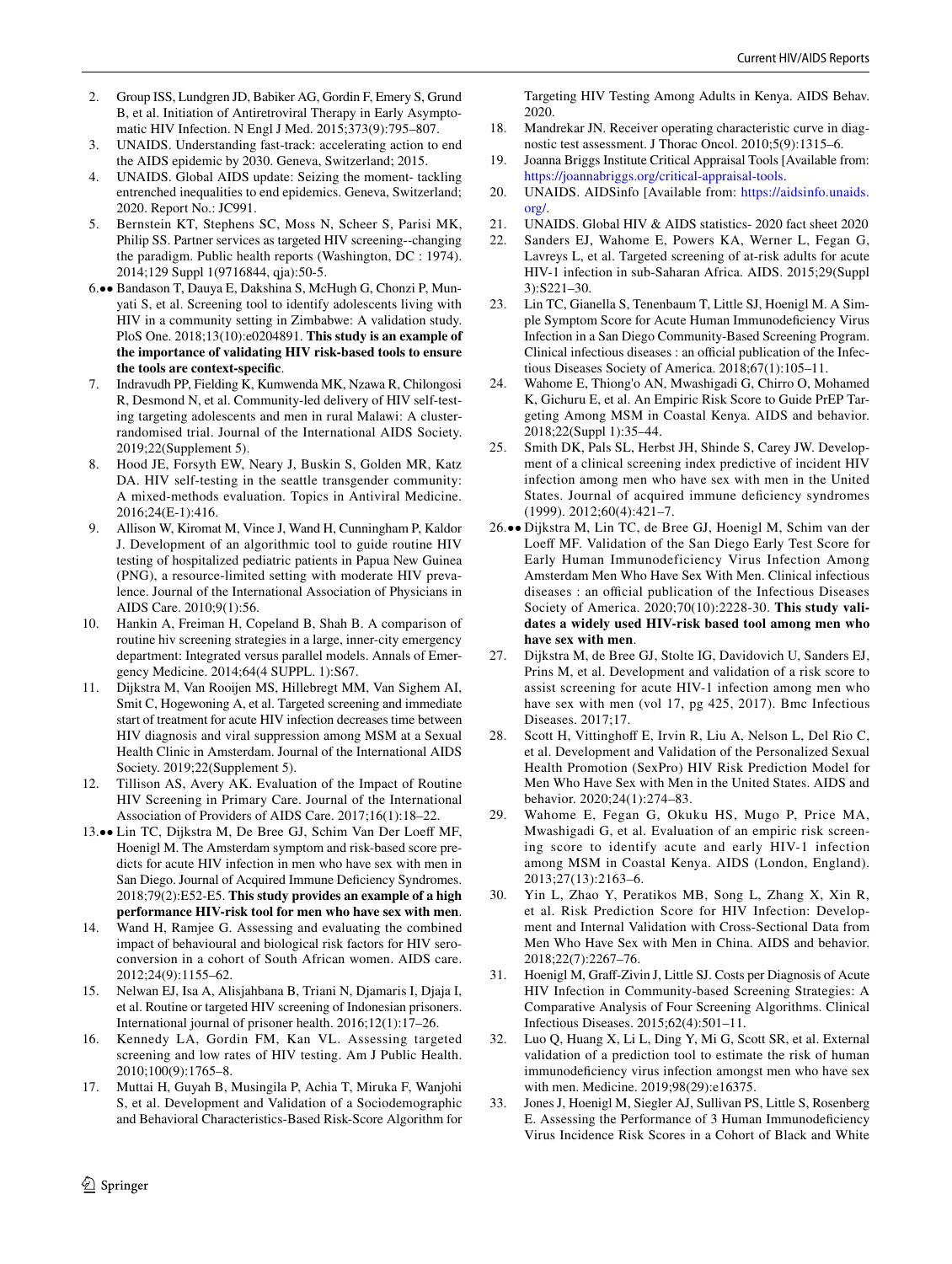Men Who Have Sex With Men in the South. Sex Transm Dis. 2017;44(5):297–302.

- <span id="page-10-22"></span>34. Yun K, Xu J, Leuba S, Zhu Y, Zhang J, Chu Z, et al. Development and Validation of a Personalized Social Media Platform-Based HIV Incidence Risk Assessment Tool for Men Who Have Sex With Men in China. J Med Internet Res. 2019;21(6):e13475.
- <span id="page-10-23"></span>35. Beymer MR, Weiss RE, Sugar CA, Bourque LB, Gee GC, Morisky DE, et al. Are Centers for Disease Control and Prevention Guidelines for Preexposure Prophylaxis Specifc Enough? Formulation of a Personalized HIV Risk Score for Pre-Exposure Prophylaxis Initiation. Sex Transm Dis. 2017;44(1):48–56.
- <span id="page-10-0"></span>36. Bandason T, McHugh G, Dauya E, Mungofa S, Munyati SM, Weiss HA, et al. Validation of a screening tool to identify older children living with HIV in primary care facilities in high HIV prevalence settings. AIDS (London, England). 2016;30(5):779–85.
- <span id="page-10-1"></span>37. Ibrahim M, Maswabi K, Ajibola G, Moyo S, Hughes MD, Batlang O, et al. Targeted HIV testing at birth supported by low and predictable mother-to-child transmission risk in Botswana. Journal of the International AIDS Society. 2018;21(5):e25111.
- <span id="page-10-2"></span>38. Allison WE, Kiromat M, Vince J, Wand H, Cunningham P, Graham SM, et al. Development of a clinical algorithm to prioritise HIV testing of hospitalised paediatric patients in a low resource moderate prevalence setting. Arch Dis Child. 2011;96(1):67–72.
- <span id="page-10-3"></span>39. Moucheraud C, Chasweka D, Nyirenda M, Schooley A, Dovel K, Hofman RM. Simple Screening Tool to Help Identify High-Risk Children for Targeted HIV Testing in Malawian Inpatient Wards. Journal of acquired immune deficiency syndromes (1999). 2018;79(3):352-357.
- <span id="page-10-4"></span>40. Abbas AA, Gabo NEAAA, Babiker ZOE, Herieka EAM. Paediatric HIV in central Sudan: high sero-prevalence and poor performance of clinical case defnitions. Journal of clinical virology : the official publication of the Pan American Society for Clinical Virology. 2010;47(1):82–4.
- <span id="page-10-5"></span>41. Nathoo KJ, Rusakaniko S, Tobaiwa O, Mujuru HA, Ticklay I, Zijenah L. Clinical predictors of HIV infection in hospitalized children aged 2-18 months in Harare, Zimbabwe. Afr Health Sci. 2012;12(3):259–67.
- <span id="page-10-25"></span>42. Bandason T, McHugh G, Ferrand RA, Munyati S, Kranzer K, Chonzi P. Moving towards targeted HIV testing in older children at risk of vertically transmitted HIV. Journal of the International AIDS Society. 2015;18:82.
- <span id="page-10-14"></span>43. Du Plessis NM, Muller CJB, Avenant T, Pepper MS, Goga AE. An Early Infant HIV Risk Score for Targeted HIV Testing at Birth. Pediatrics. 2019;143(6).
- <span id="page-10-24"></span>44. Ferrand RA, Weiss HA, Nathoo K, Ndhlovu CE, Mungofa S, Munyati S, et al. A primary care level algorithm for identifying HIV-infected adolescents in populations at high risk through mother-to-child transmission. Trop Med Int Health. 2011;16(3):349–55.
- <span id="page-10-15"></span>45. Mafaune HW, Sacks E, Chadambuka A, Musarandega R, Tachiwenyika E, Simmonds FM, et al. Efectiveness of Maternal Transmission Risk Stratifcation in Identifcation of Infants for HIV Birth Testing: Lessons From Zimbabwe. Journal of acquired immune defciency syndromes (1999). 2020;84 Suppl 1(100892005):S28-S33.
- <span id="page-10-6"></span>46. Pintye J, Drake AL, Kinuthia J, Unger JA, Matemo D, Hefron RA, et al. A Risk Assessment Tool for Identifying Pregnant and Postpartum Women Who May Beneft From Preexposure Prophylaxis. Clinical infectious diseases : an official publication of the Infectious Diseases Society of America. 2017;64(6):751–8.
- <span id="page-10-7"></span>47. Wand H, Reddy T, Naidoo S, Moonsamy S, Siva S, Morar NS, et al. A Simple Risk Prediction Algorithm for HIV Transmission: Results from HIV Prevention Trials in KwaZulu Natal, South Africa (2002-2012). AIDS Behav. 2018;22(1):325–36.
- <span id="page-10-8"></span>48. Burgess EK, Delany-Moretlwe S, Pisa P, Ahmed K, Sibiya S, Gama C, et al. Validation of a risk score for HIV acquisition in young African women with facts 001. Topics in Antiviral Medicine. 2017;25(1 Supplement 1):364s-5s.
- <span id="page-10-9"></span>49. Balkus JE, Brown E, Palanee T, Nair G, Gafoor Z, Zhang J, et al. An Empiric HIV Risk Scoring Tool to Predict HIV-1 Acquisition in African Women. Journal of acquired immune defciency syndromes (1999). 2016;72(3):333–43.
- <span id="page-10-10"></span>50. Balkus J, Palnee-Phillips T, Zhang J, Matovu Kiweewa F, Nair G, Pather A, et al., editors. A Validated Risk Score to Predict HIV Acquisition in African Women: Assessing Risk Score Performance among Women who Participated in the ASPIRE Trial. HIV Research for Prevention (HIVR4P) Partnering for Prevention; 2016; Chicago.
- <span id="page-10-11"></span>51. Peebles K, Palanee-Phillips T, Balkus JE, Beesham I, Makkan H, Deese J, et al. Age-Specifc Risk Scores Do Not Improve HIV-1 Prediction Among Women in South Africa. J Acquir Immune Defic Syndr. 2020;85(2):156-64.
- <span id="page-10-26"></span>52. Burgess EK, Yende-Zuma N, Castor D, Karim QA. An agestratifed risk score to predict HIV acquisition in young South African women. Topics in Antiviral Medicine. 2018;26:419.
- <span id="page-10-12"></span>53. Facente SN, Pilcher CD, Hartogensis WE, Klausner JD, Philip SS, Louie B, et al. Performance of risk-based criteria for targeting acute HIV screening in San Francisco. PloS one. 2011;6(7):e21813.
- <span id="page-10-13"></span>54. Elias MJP, Gomez-Ayerbe C, Elias PP, Muriel A, de Santiago AD, Martinez-Colubi M, et al. Development and Validation of an HIV Risk Exposure and Indicator Conditions Questionnaire to Support Targeted HIV Screening. Medicine. 2016;95(5):e2612.
- <span id="page-10-16"></span>55. Hsieh YH, Patel A, Laeyendecker O, Rahmoun N, Alazemi M, Quinn TC, et al. All current emergency department screening strategies for human immunodefciency virus still leaving many patients undiagnosed. Academic Emergency Medicine. 2018;25:S143–S4.
- <span id="page-10-17"></span>56. Lyons MS, Lindsell CJ, Rufner AH, Wayne DB, Hart KW, Sperling MI, et al. Randomized comparison of universal and targeted HIV screening in the emergency department. J Acquir Immune Defc Syndr. 2013;64(3):315–23.
- <span id="page-10-18"></span>57. Kakanfo K, Khamofu H, Obiora-Okafo C, Obanubi C, Adedokun O, Oladele E, et al. How well does the bandason HIV risk screening tool perform in the nigerian setting? fndings from a large-scale feld implementation. AIDS Research and Human Retroviruses. 2018;34(Supplement 1):151.
- <span id="page-10-19"></span>58. Haukoos J, Hopkins E, Bender B, Sasson C, Al-Tayyib A, Thrun M. Enhanced targeted hiv screening using the denver hiv risk score outperforms nontargeted screening in the emergency department. Academic Emergency Medicine. 2012;19(SUPPL. 1):S222–S3.
- <span id="page-10-20"></span>59. Giovenco D, Pettifor A, MacPhail C, Kahn K, Wagner R, Piwowar-Manning E, et al. Assessing risk for HIV infection among adolescent girls in South Africa: an evaluation of the VOICE risk score (HPTN 068). J Int AIDS Soc. 2019;22(7):e25359.
- 60. Blumenthal J, Jain S, Mulvihill E, Sun S, Hanashiro M, Ellorin E, et al. Perceived Versus Calculated HIV Risk: Implications for Pre-exposure Prophylaxis Uptake in a Randomized Trial of Men Who Have Sex With Men. J Acquir Immune Defc Syndr. 2019;80(2):e23–e9.
- 61. Hoenigl M, Weibel N, Mehta SR, Anderson CM, Jenks J, Green N, et al. Development and validation of the San Diego Early Test Score to predict acute and early HIV infection risk in men who have sex with men. Clin Infect Dis. 2015;61(3):468-75.
- <span id="page-10-21"></span>62. Kahle EM, Hughes JP, Lingappa JR, John-Stewart G, Celum C, Nakku-Joloba E, et al. An empiric risk scoring tool for identifying high-risk heterosexual HIV-1-serodiscordant couples